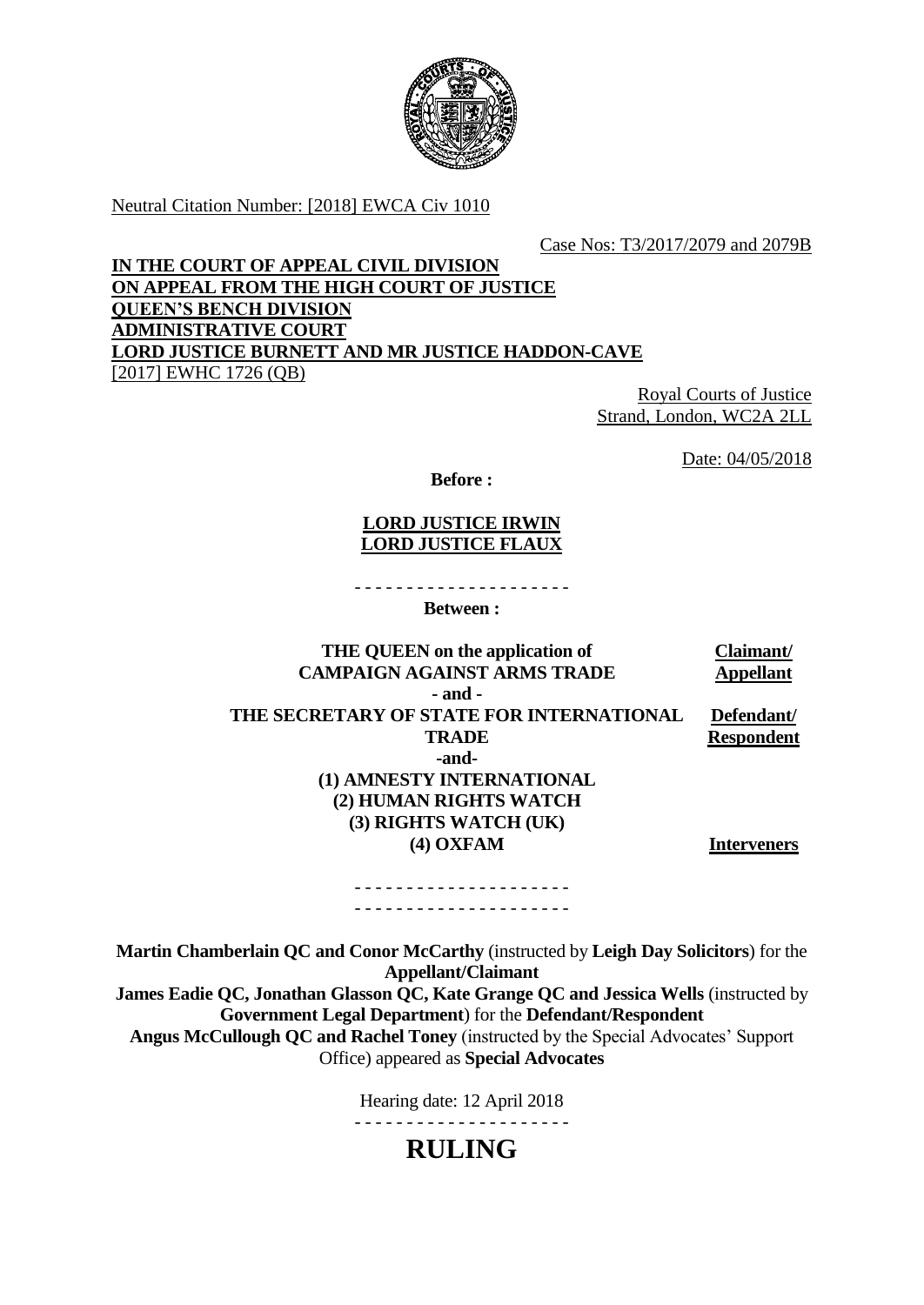- 1. This is the Ruling of the Court to which both of us have contributed.
- 2. It is important to re-emphasise that we have not conducted an appeal, but are merely considering permission to appeal, thus whether the grounds advanced are arguable. This Ruling is not a reportable judgment.
- 3. The export of arms and military equipment from the United Kingdom is regulated. The obligations arise from the United Nations Arms Trade Treaty 2013 and from policy criteria set out in the European Union Common Position 2008/944/CFSP ("The Common Position"). The Secretary of State has formulated and laid before Parliament guidance in the form of the Consolidated EU and National Arms Export Licensing Criteria.
- 4. As we have said, the criteria arise from treaty obligations and International Humanitarian Law, but have become law in the United Kingdom by Act of Parliament, the Export Control Act 2002. And because the criteria have been laid before Parliament, it is important to emphasise that the constraints on arms sales were laid down by Parliament, and have not been imposed by the courts.
- 5. The criterion central to this case is:

"Criterion 2(c): [HMG should] not grant a licence if there is a clear risk that the items might be used in the commission of a serious violation of international humanitarian law" [IHL]

- 6. It is obvious that withholding this licence, or renewal of this licence, is likely to have significant implications for the international relations of the United Kingdom, and potentially for employment in the United Kingdom. It is also the case that those implications are matters in respect of which the government has special knowledge, expertise and responsibility: they are matters for the executive and not the courts. In the course of argument these matters have been given the shorthand "political considerations", although in truth they are deeper and broader than "politics". They might include, for example, anticipation of the consequences of the cessation of arms sales to Saudi Arabia, including a judgement as to whether that would likely make matters worse rather than better, in Yemen. However, such considerations do not form part of the criteria for the grant or withholding of a licence to export arms. Parliament did not permit sales, otherwise in breach of the criteria, to be justified on such a basis. They are considerations extraneous to the decision and to the legality of the decision. The Secretary of State has not sought to justify the decision on such a basis and has deployed no evidence or argument based on such considerations.
- 7. Because we are concerned only to decide whether an appeal may arguably succeed, and/or whether there are other compelling reasons (such as the public importance of the issues raised) why permission to appeal should be granted, this Ruling will be brief.
- 8. The challenge here is to the Defendant/Respondent's "failure" to suspend export licences for the sale of arms to Saudi Arabia and his decision to grant new licences for arms exports, communicated to the Claimant/Appellant on 9 December 2015. For convenience we refer to these as "the decision".